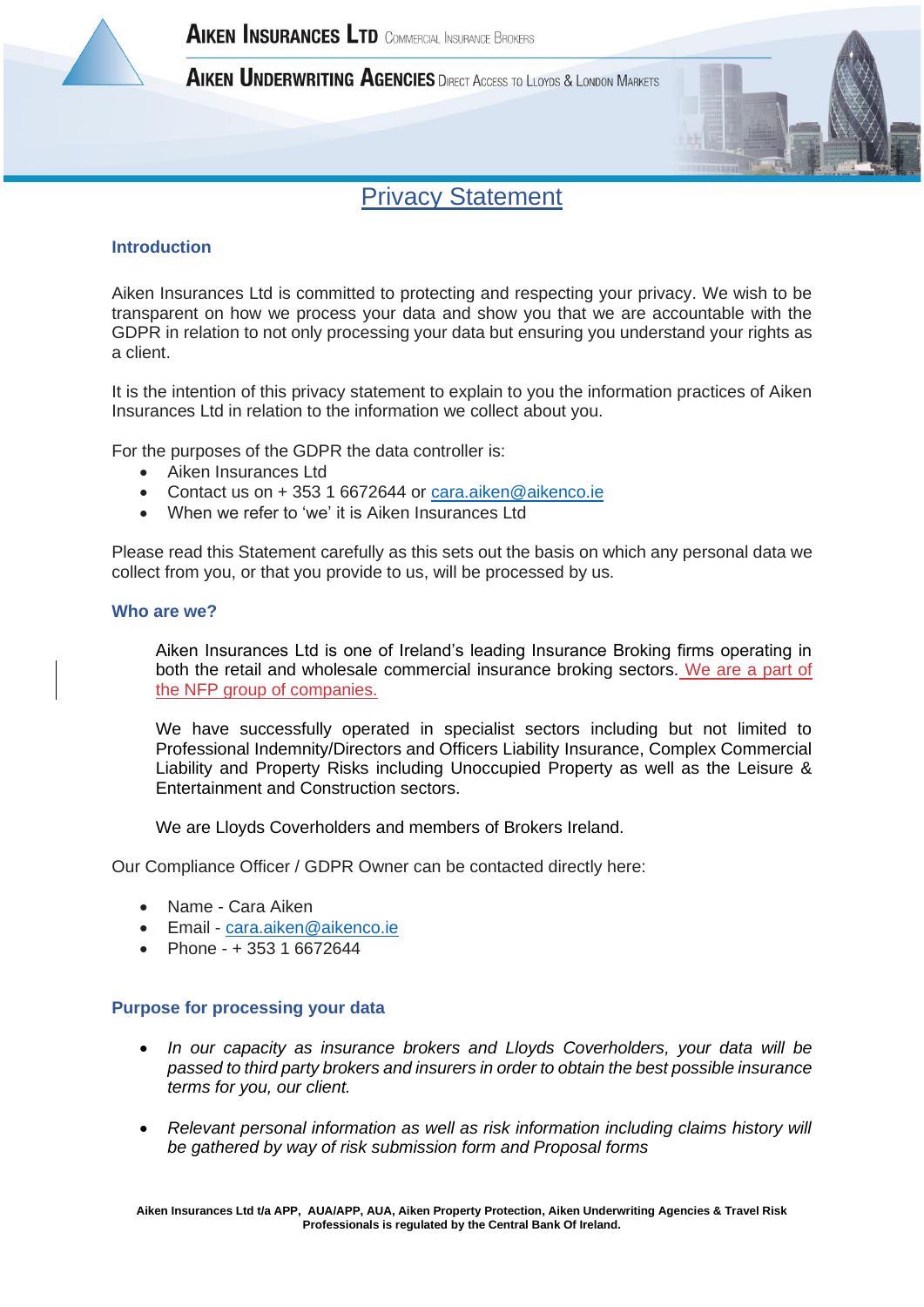

AIKEN UNDERWRITING AGENCIES DIRECT ACCESS TO LLOYDS & LONDON MARKETS

• *This is to make sure the individual knows exactly what is going to happen to their information and how it is going to be used. You shouldn't be doing anything with personal data unless the individual is made aware*

*Call Recording – We record incoming and outgoing phone calls for training, quality and verification purposes.* 

*Other peoples data- As well as collecting personal information about you, we may use personal information about other people, e.g. family members you wish to insure on a policy. If you are providing information about another person, we expect you to show them this Privacy Notice and ensure that they have given you permission to provide this information to us so that a quote can be provided. If they have any concerns, they can contact the GDPR Owner as per contact details above.*

### **Why we are processing your data? Our legal basis.**

In order for us to provide you with insurance products and services Aiken Insurances Ltd need to collect personal data. Our reason for processing your data under the GDPR is:

• **Legal basis** - Aiken Insurances Ltd needs to process your data as this is necessary in relation to a contract of insurance to which the individual has entered into or because the individual has asked for something to be done so they can enter into a contract.

We will disclose personal data for the purposes we explain in this notice to service providers, contractors, advisers, agents and third parties that perform activities on our behalf.

In any event, Aiken Insurances Ltd are committed to ensuring that the information we collect and use is appropriate for this purpose, and does not constitute an invasion of your privacy.

Withdraw Consent- Where you have provided consent this can be drawn any time by email us at [cara.aiken@aikenco.ie](mailto:cara.aiken@aikenco.ie) or write to us.

#### **How will Aiken Insurances Ltd use the personal data it collects about me?**

Aiken Insurances Ltd will process (collect, store and use) the information you provide in a manner compatible with the EU's General Data Protection Regulation (GDPR). We have set up the Standard Contractual Clauses which we rely on as an adequate data transfer mechanism should your information need to be processed in the UK or USA as part of our group interactions. Such processing will only occur where necessary in the provision of our services. We will endeavour to keep your information accurate and up to date, and not keep it for longer than is necessary required under applicable legislation and regulation. -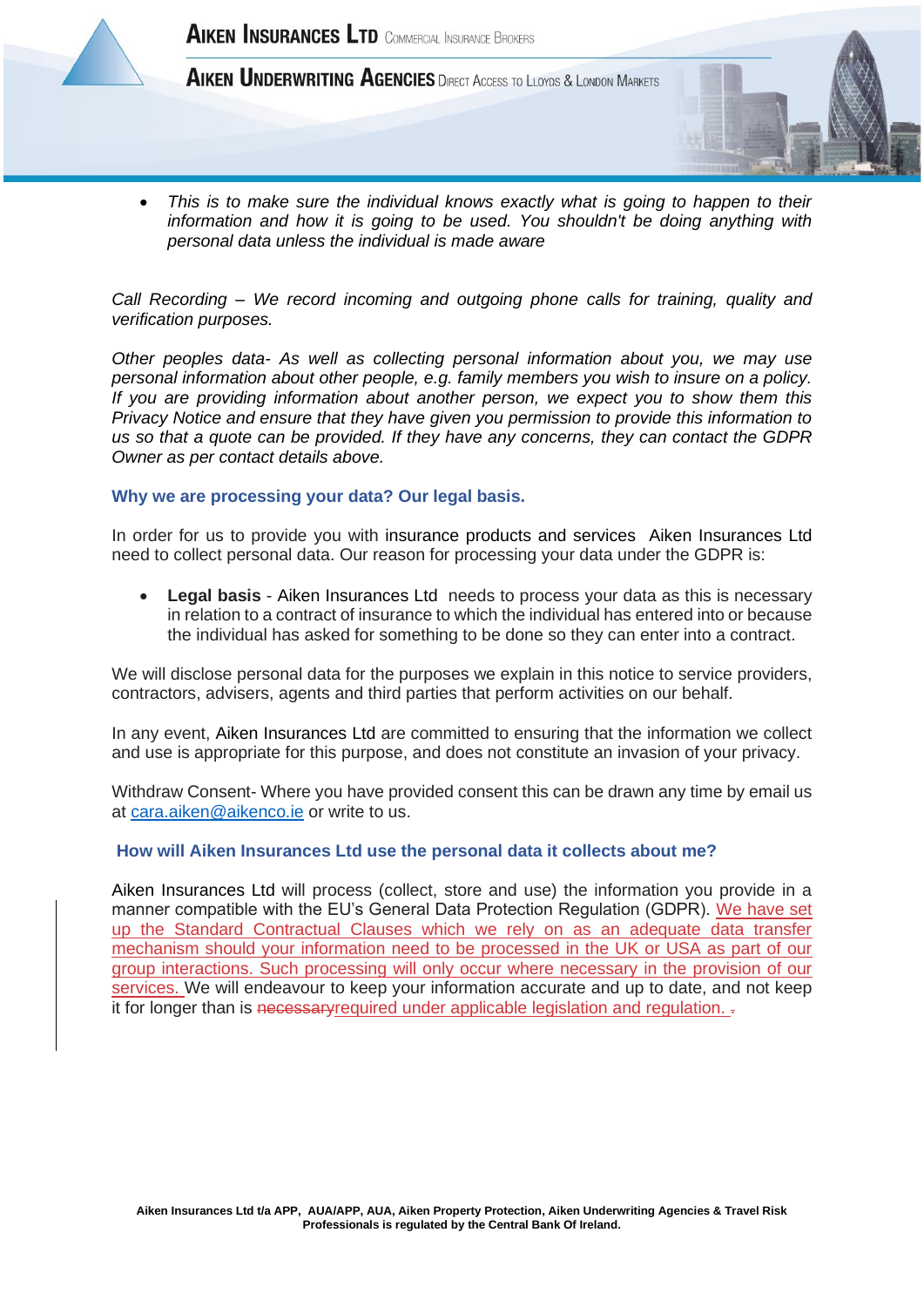

# AIKEN UNDERWRITING AGENCIES DIRECT ACCESS TO LLOYDS & LONDON MARKETS

### **Special Categories of personal data**

If we collect any special categories of personal data (e.g. health, religious beliefs, racial, ethnic origin – financial information is not classified as special categories of personal data) – we will ensure the below

• we will obtain your explicit consent

### **Who are we sharing your data with?**

Aiken Insurances Ltd are required to share data with insurance companies, insurance brokers, managing agents, loss adjusters and loss assessors in a variety of ways, including but not limited to;

- When obtaining a quotation
- When renewing a policy
- When making any alteration to an existing policy
- When making a claim
- When cancelling/lapsing a policy

In addition to the insurance related third parties, it may be necessary for other third parties to access data including but not limited to;

- Finance Providers (Premium Credit and Close Brothers Premium Finance)
- Our offsite file storage company (Kefron)
- Our IT companies (Open GI and PFH Computers)

It may also be necessary to transfer or rout your data through our group companies as part of internal processing from time to time, for example, when using shared encrypted portals for data security.

We undertake due diligence checks to ensure that all of our third-party providers are GDPR compliant.

We may pass your personal data on to third-party service providers contracted to Aiken Insurances Ltd in the course of dealing with you. Any third parties that we may share your data with are obliged to keep your details securely, and to use them only to fulfill the service they provide on your behalf. When they no longer need your data to fulfil this service, they will dispose of the details in line with Aiken Insurances Ltd procedures.

#### **Data Subjects Rights:**

Aiken Insurances Ltd facilitate you, our clients, rights in line with our data protection policy and the subject access request procedure. This is available on request.

#### **Your rights as a data subject**

At any point while we are in possession of or processing your personal data, you, the data subject, have the following rights: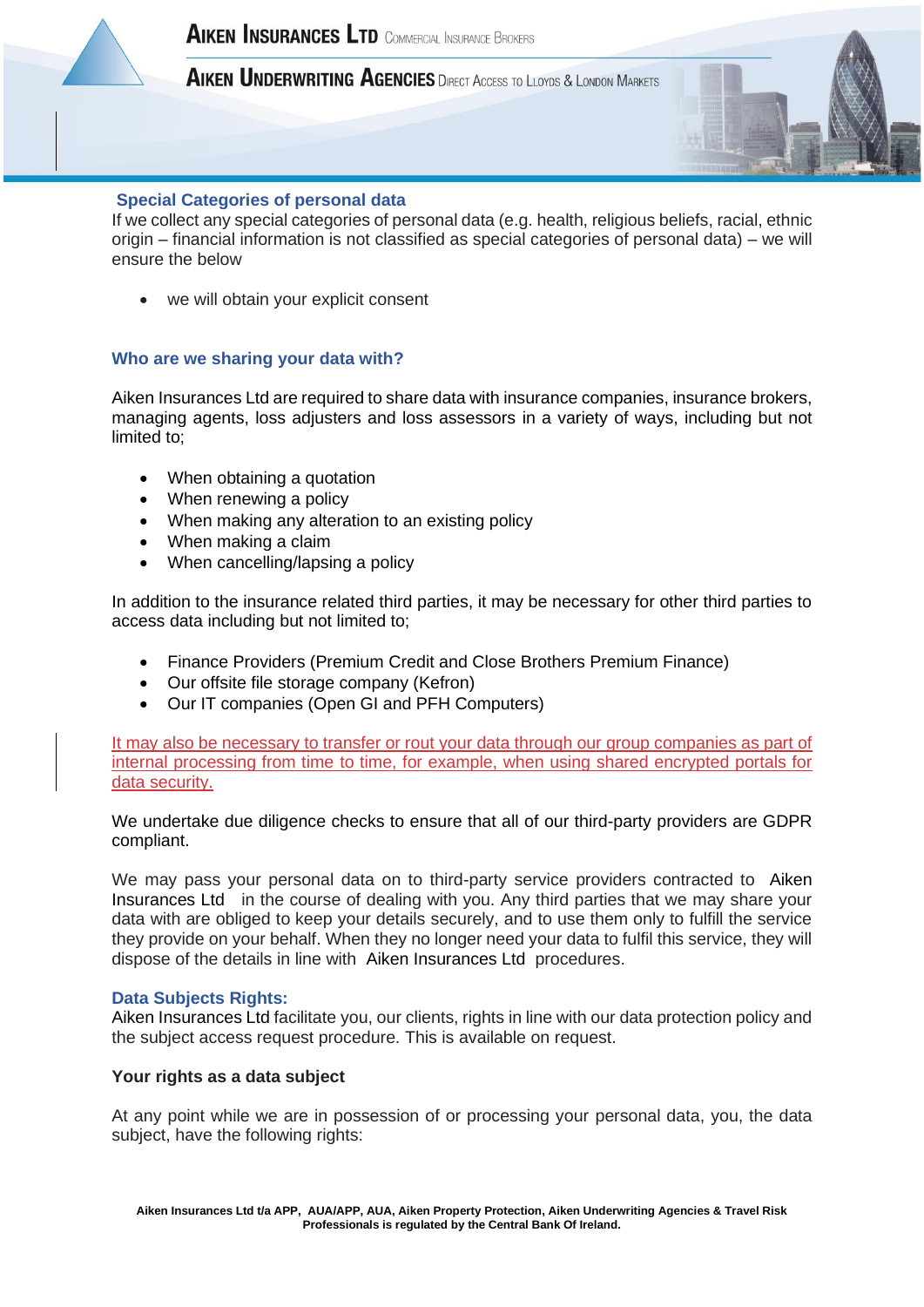



- **Right of access** you have the right to request a copy of the information that we hold about you.
- **Right of rectification** you have a right to correct data that we hold about you that is inaccurate or incomplete.
- **Right to be forgotten** in certain circumstances you can ask for the data we hold about you to be erased from our records.
- **Right to restriction of processing** where certain conditions apply to have a right to restrict the processing.
- **Right of portability** you have the right to have the data we hold about you transferred to another organisation.
- **Right to object** you have the right to object to certain types of processing such as direct marketing.
- **Right to object to automated processing, including profiling** you also have the right to be subject to the legal effects of automated processing or profiling.
- **Right to judicial review:** in the event that Organisation Name refuses your request under rights of access, we will provide you with a reason as to why.

All of the above requests will be forwarded on should there be a third party involved as we have indicated in the processing of your personal data.

### **Additional information we are providing you with to ensure we are transparent and fair with our processing**

#### **Retention of your personal data**

Data will not be held for longer than is necessary for the purpose(s) for which they were obtained or as required under applicable regulation and legislation. - Aiken Insurances Ltd adhere to the Central Bank of Ireland Guidelines and the Consumer Protection Code Guidelines on the Retention Period and have our own internal governance.

#### **Complaints**

In the event that you wish to make a complaint about how your personal data is being processed by Aiken Insurances Ltd or how your complaint has been handled, you have the right to lodge a complaint directly with the supervisory authority and Aiken Insurances Ltd's data protection representatives Data Protection Officer / GDPR Owner

#### **Failure to provide further information**

If we are collecting your data for a contract of insurance and you cannot provide this data the consequences of this could mean the contract cannot be completed or details are incorrect.

#### **Profiling – automatic decision making**

Insurance premiums are calculated by insurance market participants benchmarking clients' and beneficiaries' attributes as against other clients' and beneficiaries' attributes and propensities for insured events to occur.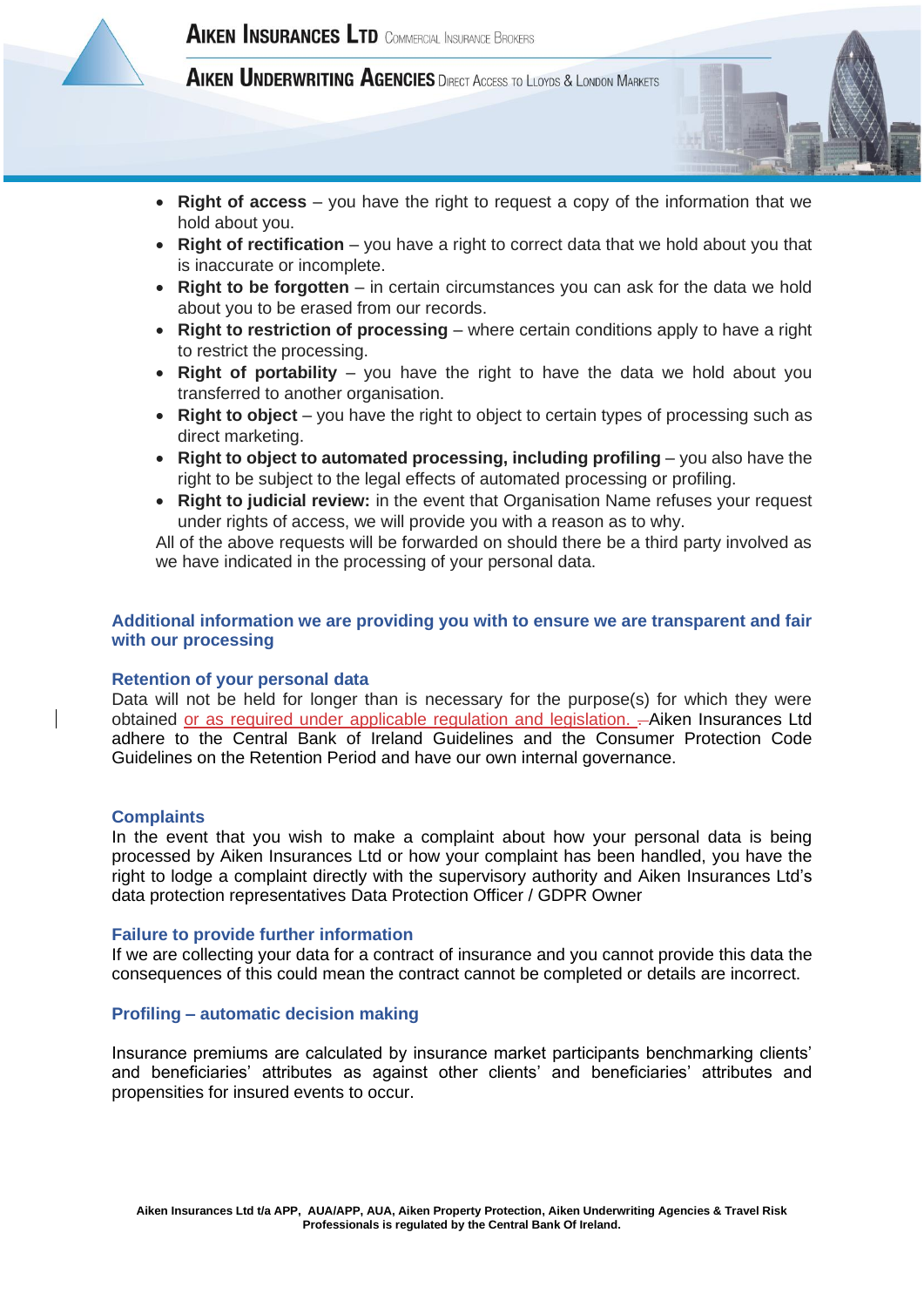





This benchmarking requires Aiken Insurances Ltd and other insurance market participants to analyse and compile information received from all insureds, beneficiaries or claimants to model such propensities. Accordingly, we may use Personal Data to both match against the information in the models and to create the models that determine the premium pricing in general and for other insureds.

Aiken Insurances Ltd and other insurance market participants may use special categories of Personal Data and criminal records data for such modelling to the extent it is relevant, such as past motor vehicle convictions for motor insurance or construction details of a building for property insurance. Aiken Insurances Ltd and other insurance market participants use similar predictive techniques to assess information that clients and individuals provide to understand fraud patterns, the probability of future losses actually occurring in claims scenarios, and as set out below. We use these models only

for the purposes listed in this Privacy Notice. In most cases, our staff make decisions based on the models.

# **Automated broking platform**

Where we use an automated broking platform, insurance quotations are offered entirely by matching whether the attributes that the client has provided meet the criteria set by the insurers, which determines (a) whether a quotation will be made; (b) on what terms; and (c) at what price. Each insurer will use different algorithms to determine their pricing, and clients must consult each insurer's privacy policy for further details. The platform merely queries whether attributes of potential insureds satisfy insurers' models and then returns the results. If the potential insured's attributes do not satisfy insurers' models, the quotation request is referred for review by a team with underwriting authority.

Clients may request that we provide information about the decision-making methodology and ask us to verify that the automated decision has been made correctly. We may reject the request, as permitted by applicable law, including when providing the information would result in a disclosure of a trade secret or would interfere with the prevention or detection of fraud or other crime. However, generally in these circumstances we will verify that the algorithm and source data are functioning as anticipated without error or bias.

# **Additional Processing**

If we intend to further process your personal data for a purpose other than for which the data was collected, we will provide this information prior to processing this data. We will update this privacy notice from time to time and so any changes can be reviewed by checking available privacy notice at the time.

# **Contact Us**

Your privacy is important to us. If you have any comments or questions regarding this statement, please contact us on + 353 1 6672644 or email [cara.aiken@aikenco.ie](mailto:cara.aiken@aikenco.ie)